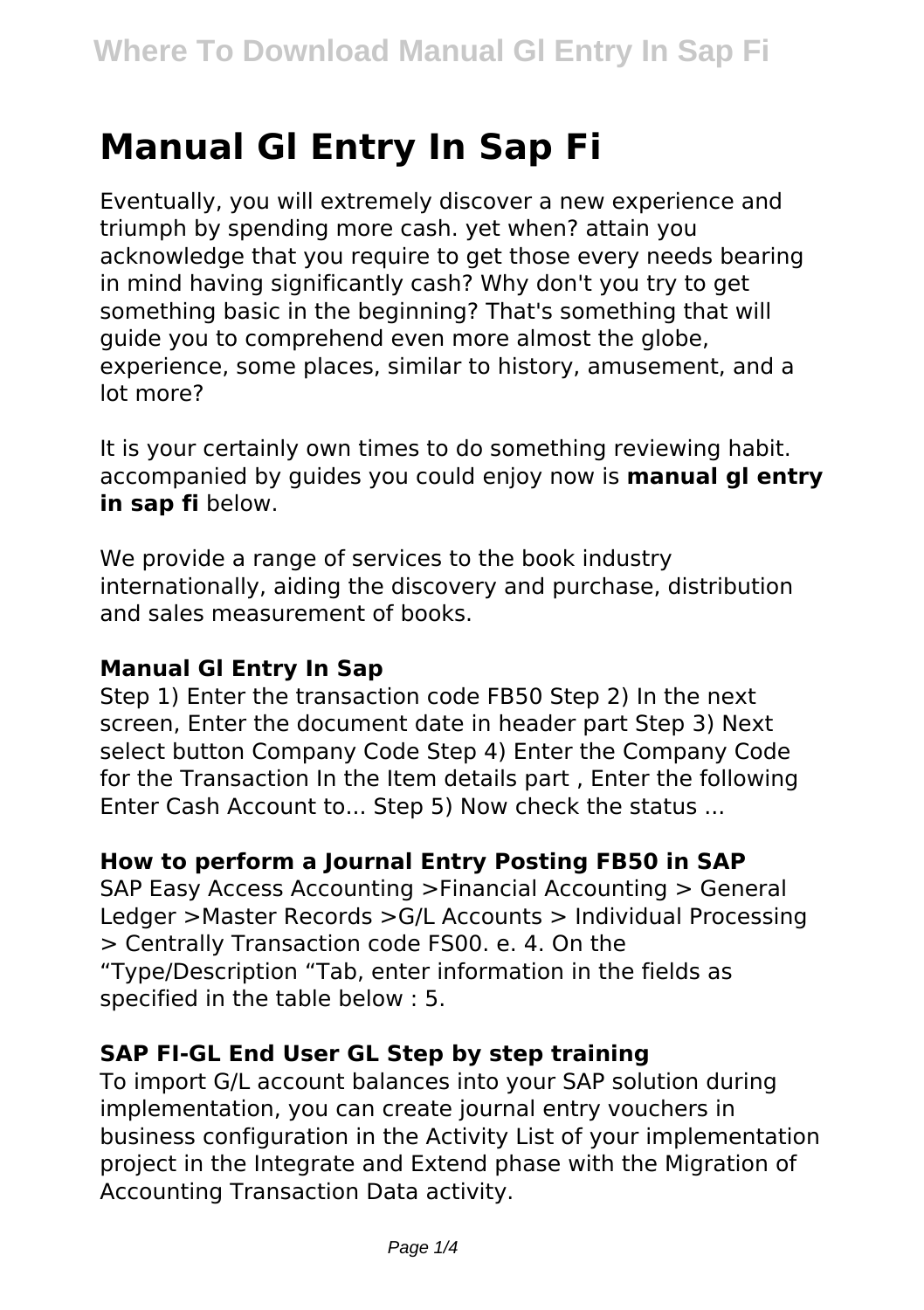## **SAP Help Portal**

SAP Manual Entry Transaction Codes: MIGO — Goods Movement, MIRO — Enter Incoming Invoice, FN8A — Manual Entry: Unscheduled Repayment, CG59 — EHS: manual entry WL generation, CG5B — EHS: manual entry WL generation, CG5A — EHS: manual entry WL generation, and more.

## **SAP Manual Entry Transaction Codes**

Manual Gl Entry In Sap In the General Ledger work center, Journal Entry Vouchers view, you can manually enter journal entry vouchers for G/L accounts in order to make correcting entries. If you select the journal entry type 087 – Manual Entry for Materials, you can also make assignments to materials. Manual Entries for Materials - SAP

# **Manual Gl Entry In Sap Fi - nodejsguide.com**

There are plent of General Ledger User Manuals on my site already. This one will be another SAP Guide that provides step by step intsructions for daily SAP General Ledger processes. Find below list of content in this material: Create/Change/Display GL A/C Master Records [FS00] Park Document (Single Screen Transaction) [FV50]

## **SAP General Ledger User Training Manual - SAP Materials ...**

Account: Enter GL accountthat to be credit After entering all the mandatory fields, press enter to continueUpdate \* in the field Amount and  $+$  in the field text to copy all the details from the line item 1 to line item 2. Press enter to continue Go to Menu bar >> Document >> and select Stimulate (Shift+F9) to view the document in detail.

## **(General Ledger) GL Account Posting: F-02 - SAP Training ...**

SAP S/4HANA: General Ledger Accounting (FI-GL) ... If not all the journal entries in a file are uploaded successfully, you must correct errors, copy the batch ID of the initial upload to the file, and then repeat upload. You can perform posting journal entries that are successfully uploaded.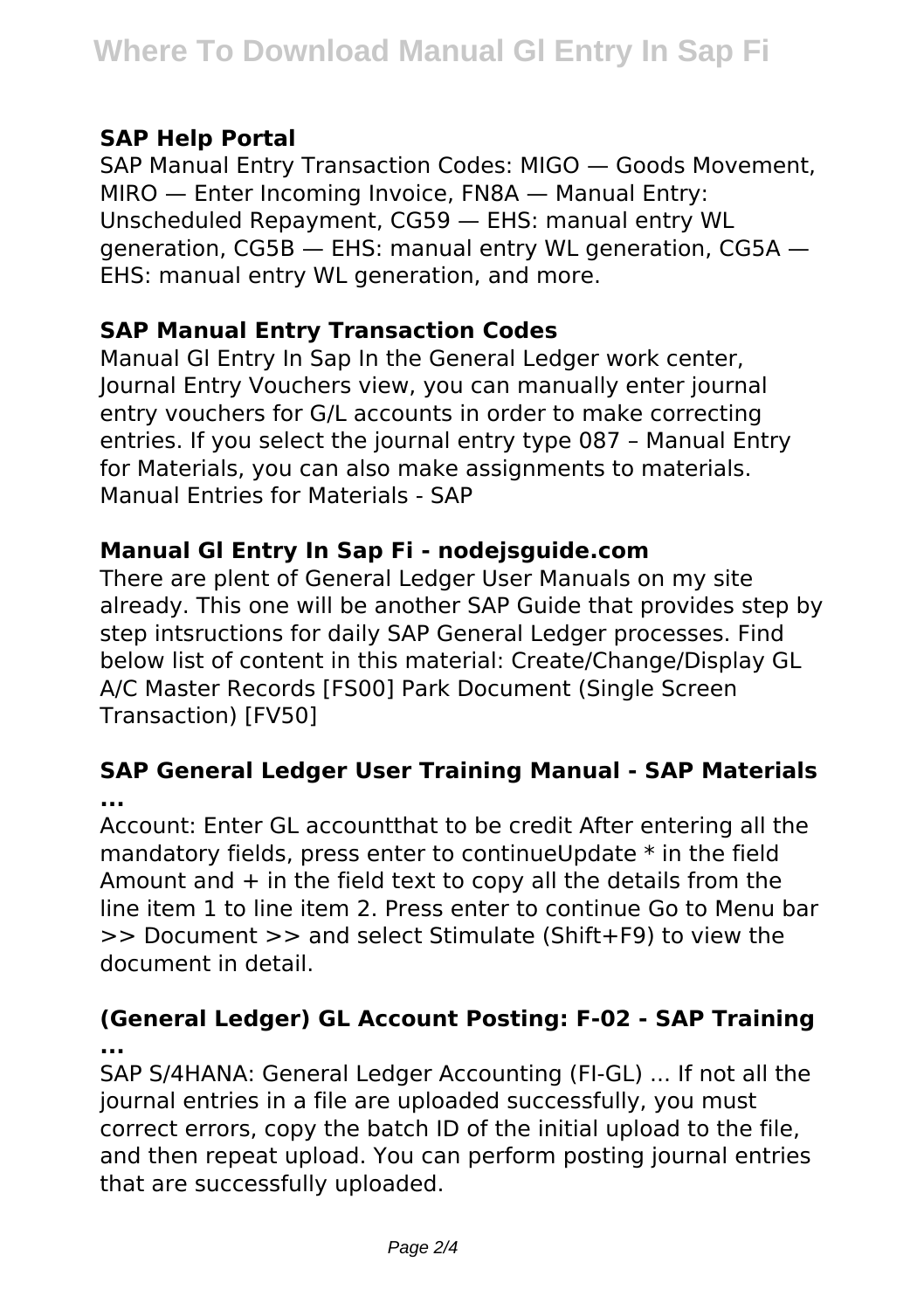#### **Upload General Journal Entries - SAP Help Portal**

You can use transaction code F-03 for general ledger manual account clearing or following path can be used in SAP; SAP Use Access Menu > Accounting > Financial Accounting > General Ledger > Account > F-03 Clear. By using the above path or transaction code you will reach at the execution screen of the transaction.

#### **General Ledger Account Clearing in SAP FI Module**

Enter GL Account Posting: F-03: Clear G/L Account: FB01L: General Posting for Ledger Group: FV50: Park G/L Account Document: FV50L: Park G/L Account Document for Ledger Group: F-65: General Document Parking: FB02: Change Document: FB09: Change Document line items: FB03: Display Document: FB03L: Display Document in General Ledger View: FB04 ...

## **SAP General Ledger Transaction Codes List | GL T Codes SAP ...**

the Manual Gl Entry In Sap Fi colleague that we offer here and check out the link. You could buy lead Manual Gl Entry In Sap Fi or get it as soon as feasible.

## **Download Manual Gl Entry In Sap Fi**

In SAP, a manual journal entry is made up of two segments: Header and line item data. In Header data, you specify the document date, posting date, company code, currency, etc. These details will remain the same for all the line items in a document. In the screenshot below, you can see the interface of the transaction F-02.

#### **How to Create a Journal Entry in SAP FI by using tcode F-02?**

SAP Transaction Code OIUH\_JE05 (Manual Journal Entry) - SAP TCodes - The Best Online SAP Transaction Code Analytics SAP TCodes. TCode Module (current) TCode Component ... General Ledger Query: IS-OIL-PRA-REV : IS-OIL : IS-OIL : OIUH\_JE10 Miscellaneous Subledger Query ...

# **SAP Transaction Code OIUH\_JE05 (Manual Journal Entry ...**

The BlackLine SAP Connector means the journal entry process is